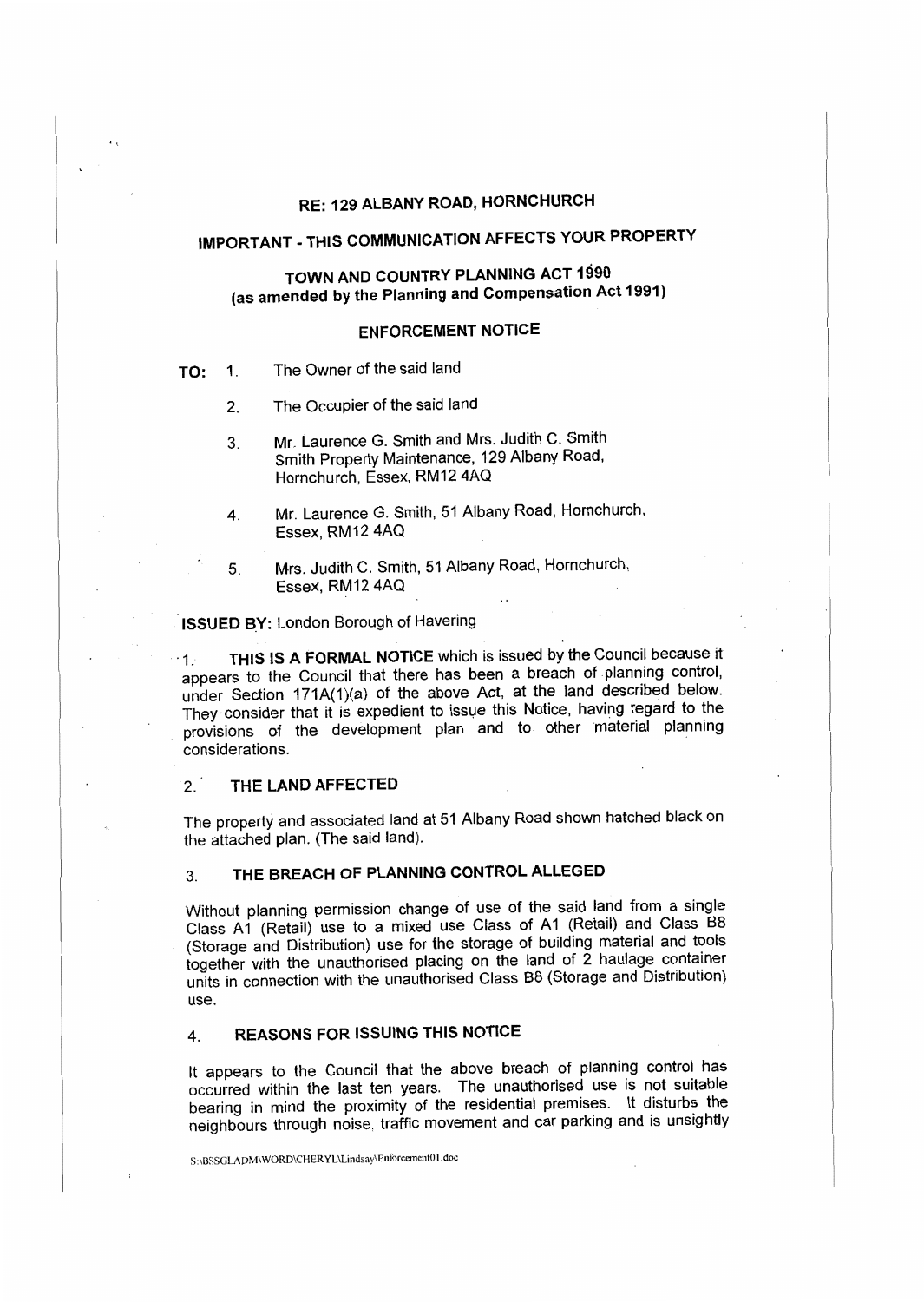in such an area. The Council do not consider that planning permission should be given, because planning conditions could not overcome these problems.

In making its decision to issue this Notice the Council considered that the unauthorised use is contrary to the following policy of the Havering Unitary Development Plan: policy ENV1 which is the Council's general environmental policy which seeks to ensure that all development and use is compatible with its surrounding environment.

### 5. **WHAT YOU ARE REQUIRED TO DO**

(i) Stop using the land for storage use.

Time for compliance: One month from the effective date of this notice.

(ii) Remove from the land all haulage containers, building materials, tools and apparatus brought onto the land in connection with the unauthorised storage use.

Time-for compliance: One month from the effective date of this notice

#### 6. **WHEN THIS NOTICE TAKES EFFECT**

This Notice takes effect on  $\frac{1}{2}$   $\frac{1}{2}$   $\frac{1}{2}$   $\frac{1}{2}$  2004, unless an appeal is made against it beforehand

 $7<sup>rd</sup>$ 

Dated:  $22^{-d}$  April 2004<br>Signed:  $\int_{\text{dyn}}$ Signed:  $\begin{pmatrix} 1 & 1 \\ 1 & 1 \end{pmatrix}$  $\alpha$  and  $\alpha$ '·· Authorised Officer

on behalf of London Borough of Havering Town Hall Main Road Romford RM1 3B0

### **YOUR RIGHT OF APPEAL**

You can appeal against this Enforcement Notice to the Secretary of State by the  $3^{\frac{1}{11}}$   $3^{\frac{1}{11}}$   $3^{\frac{1}{11}}$   $3^{\frac{1}{11}}$   $2004$ . Further details are given in the attached explanatory note.

S:\BSSGLADM\W'ORD\CHERYL\Llndsay\Enforcement0l.doc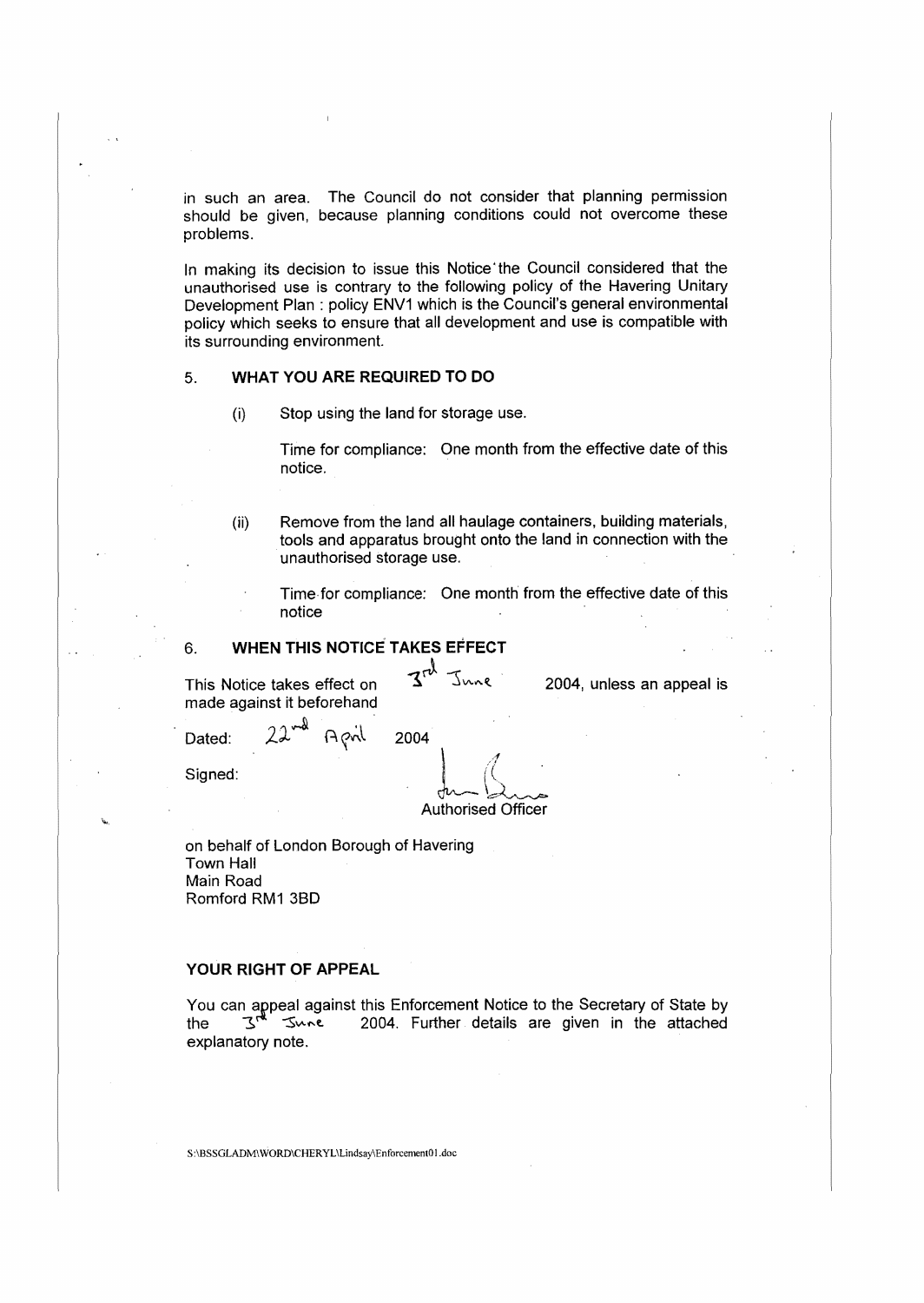#### **WHAT HAPPENS IF YOU DO NOT APPEAL**

If you do not appeal against this Enforcement Notice, it will take effect on  $3<sup>rd</sup>$  J<sub>wne</sub> 2004 and you must then ensure that the required steps for complying with it, for which you may be held responsible, are taken within the period specified in the Notice.

**FAILURE TO COMPLY WITH AN ENFORCEMENT NOTICE WHICH HAS TAKEN EFFECT CAN RESULT IN PROSECUTION AND/OR REMEDIAL ACTION BY THE COUNCIL.** 

#### **EXPLANATORY NOTES**

#### **STATUTORY PROVISIONS**

A summary of Sections 171A, 171B and 172 to 177 of the Town and Country Planning Act 1990 (as amended) is enclosed with this Notice.

#### **YOUR RIGHT OF APPEAL**

You can appeal against this Notice, but any appeal must be in writing and received, or posted (with the postage paid and properly addressed) in time to be received in the ordinary course of the post, by the Secretary of State before ~ -::S-.. ,-<. . 2004. The enclosed booklet "Enforcement Appeals - A guide to Procedure" sets out your rights. Read it carefully. If you appeal· you should use the enclosed appeal forms. Two copies are for you to send to the Secretary of State if you decide to appeal. The other is for you to keep as a duplicate for your own records. You should also send the Secretary of State a copy of the Enforcement Notice.

#### **GROUNDS OF APPEAL**

The grounds of appeal are set out in Section 174 of the Town and Country **C** Planning Act 1990 and are also set out on pages 2 - 5 of the enclosed appeal forms.

#### **PLANNING APPLICATION** FEE

Should wish to appeal on ground (a) - that planning permission should be granted for the unauthorised use - then a fee of £220 is payable both to the Secretary of State and to the Council. If the fees are not paid then that ground of appeal will not be valid.

#### **STATEMENT ON GROUNDS OF APPEAL**

You must submit to the Secretary of State, either when giving notice of appeal or within 14 days from the date on which the Secretary of State sends him a notice so requiring him, a statement in writing specifying the grounds on which you are appealing against the enforcement notice and stating briefly the facts on which you propose to rely in support of each of those grounds.